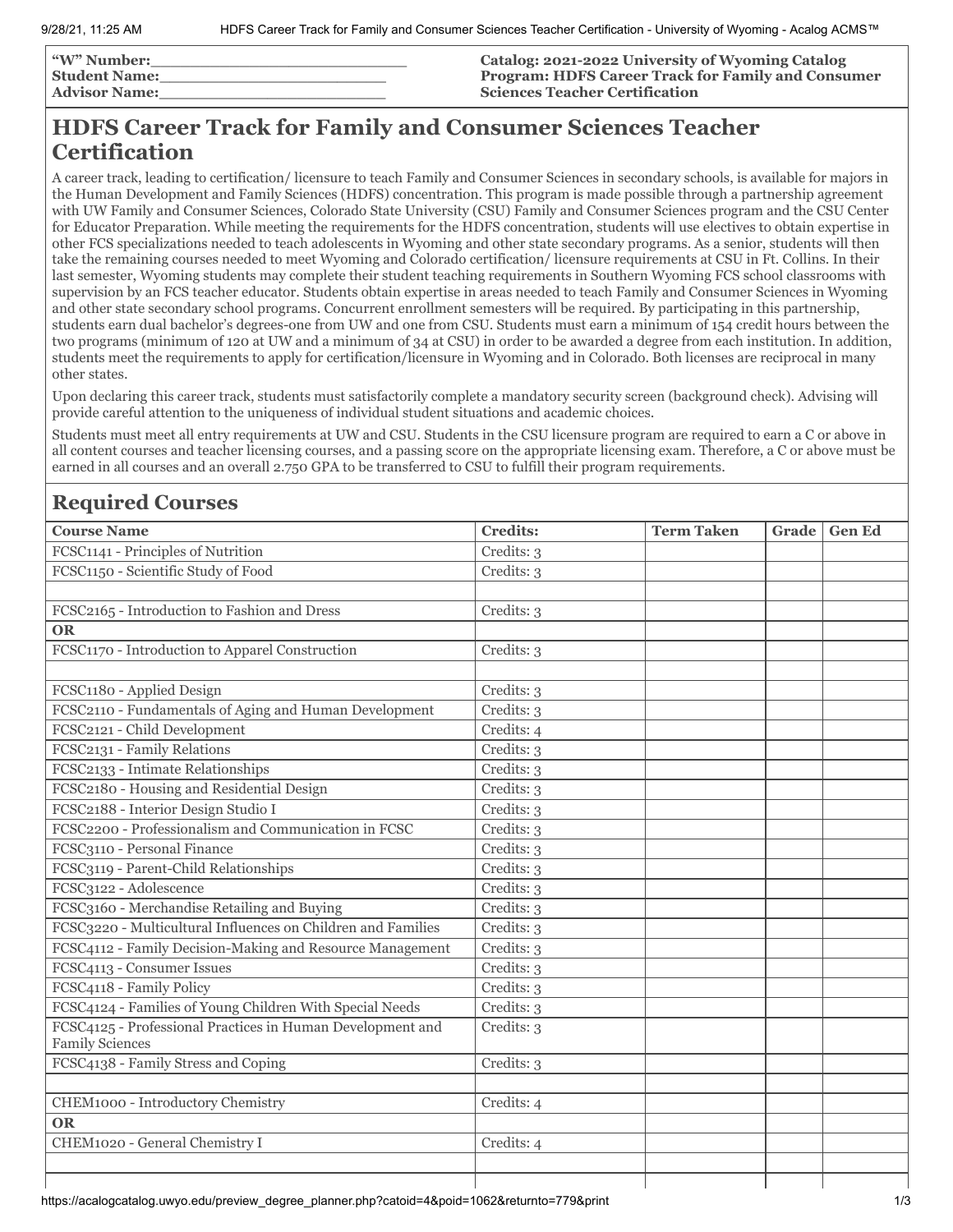9/28/21, 11:25 AM HDFS Career Track for Family and Consumer Sciences Teacher Certification - University of Wyoming - Acalog ACMS™

| COMM1030 - Interpersonal Communication                     | Credits: 3 |
|------------------------------------------------------------|------------|
|                                                            |            |
| ECON1000 - Global Economic Issues                          | Credits: 3 |
| <b>OR</b>                                                  |            |
| ECON1010 - Principles of Macroeconomics                    | Credits: 3 |
| <b>OR</b>                                                  |            |
| ECON1020 - Principles of Microeconomics                    | Credits: 3 |
|                                                            |            |
| ENGL1010 - College Composition and Rhetoric                | Credits: 3 |
| ENGL4010 - Technical Writing in the Professions            | Credits: 3 |
|                                                            |            |
| HIST1211 - U.S. to 1865                                    | Credits: 3 |
| <b>OR</b>                                                  |            |
| HIST1221 - U.S. From 1865                                  | Credits: 3 |
|                                                            |            |
| LIFE1002 - Discovering Science                             | Credits: 3 |
| <b>OR</b>                                                  |            |
| LIFE1003 - Current Issues in Biology                       | Credits: 4 |
| <b>OR</b>                                                  |            |
| LIFE1010 - General Biology                                 | Credits: 4 |
|                                                            |            |
| MATH1400 - College Algebra                                 | Credits: 3 |
| PSYC1000 - General Psychology                              | Credits: 3 |
| SOC1000 - Sociological Principles                          | Credits: 3 |
|                                                            |            |
| STAT2050 - Fundamentals of Statistics                      | Credits: 4 |
| <b>OR</b>                                                  |            |
| STAT2070 - Introductory Statistics for the Social Sciences | Credits: 4 |

## **Teacher Certification Option**

Three additional semesters are required for completion of this teacher certification option. The first semester after completing UW oncampus coursework will require concurrent enrollment at UW and CSU. Required UW course FCSC 4117 (online - 3 credit hours) will be taken while enrolled at CSU to preserve WEU eligibility. Four additional credit hours must be transferred to UW from the second and third semesters' coursework at CSU to meet UW's 120 credit hour graduation requirement.

## **First Semester**

#### **Concurrent Fall Semester UW/CSU**

| <b>Course Name</b>                                                                                                                                                                                                                                                                                                                                  | <b>Credits:</b> | <b>Term Taken</b> | Grade | <b>Gen Ed</b> |
|-----------------------------------------------------------------------------------------------------------------------------------------------------------------------------------------------------------------------------------------------------------------------------------------------------------------------------------------------------|-----------------|-------------------|-------|---------------|
| • EDUC 331 - Educational Technology Credits: 2<br>• EDUC 340 - Literacy and the Learner - Phase I - RL Credits:<br>3 (Not included in WUE tuition)<br>• EDUC 350 - Instruction I: Individualization/Mgt - Phase II - TL<br>Credits: 3<br>• EDUC 386 - Practicum - Instruction I - Phase II - TL 1<br>• EDCT 451 - Methods, FCS Education Credits: 4 |                 |                   |       |               |
| FCSC4117 - Understanding Community Leadership (online from<br>UW)                                                                                                                                                                                                                                                                                   | Credits: 3      |                   |       |               |

## **Second Semester**

#### **Spring Semester at CSU**

- EDUC 450 Instruction II: Standards/ Assessment Phase III T Credits: 4
- EDUC 486 Practicum Instruction II Phase III TL 1
- FACS 479 Colloquium FCS Credits: 2

### **Transfer one of the following to UW**

- ART/HUM (Choose one: E140, PHIL 1000 or TH141) Credits: 3 **OR**
- HES 145 Health and Wellness Credits: 3

## **Final Semester**